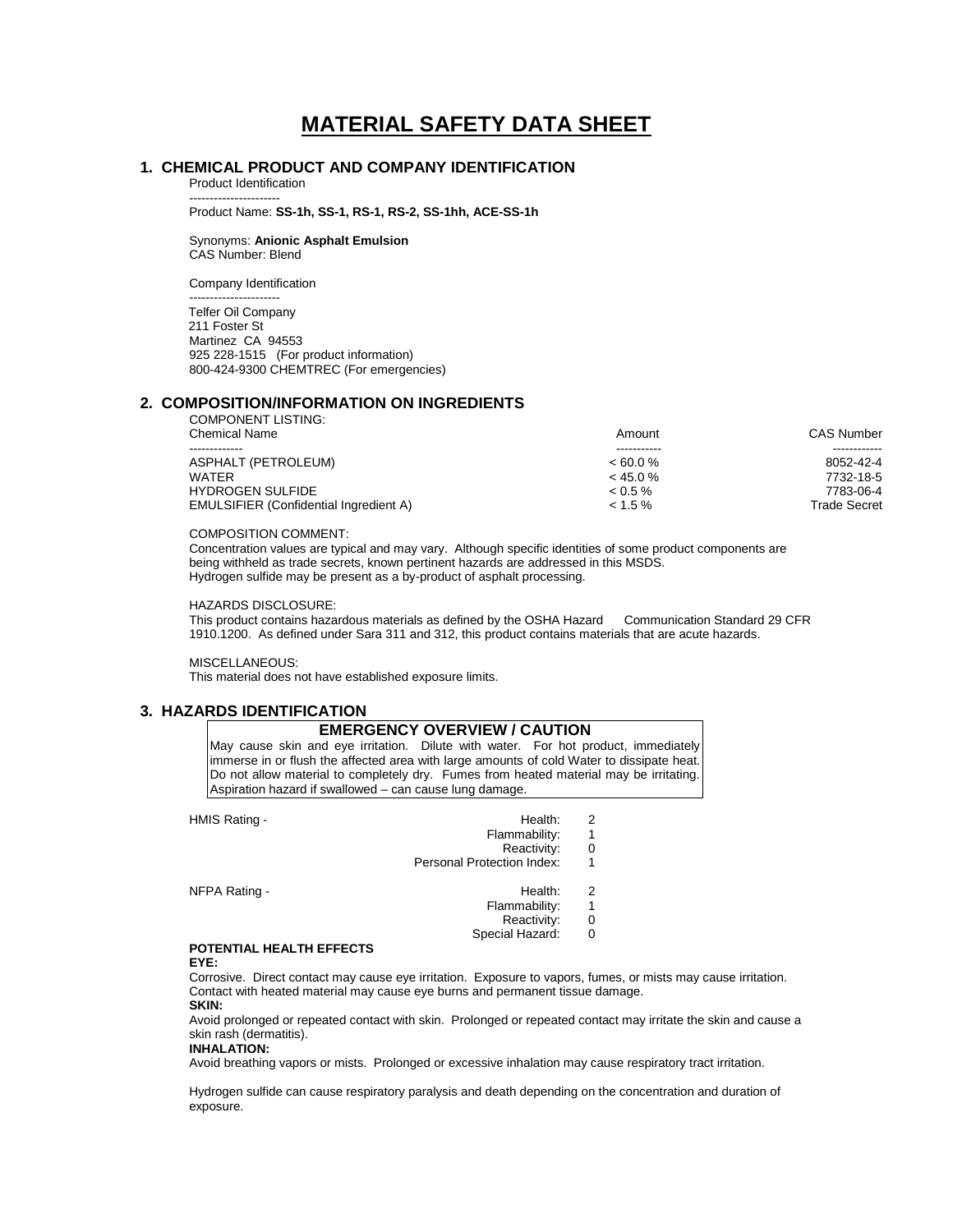#### **INGESTION:**

Substance may be harmful if swallowed. Irritating to mouth, throat, and stomach.

**SIGNS AND SYMPTOMS OF EXPOSURE:**

Exposure to hot material may cause thermal burns. Vapors may have a strong offensive odor which may cause headaches, nausea, and vomiting. Symptoms of overexposure include: fatigue, tearing of eyes, burning sensation in the throat, cough,

chest discomfort and skin irritation. **CHRONIC EFFECTS:** No known hazards in normal industrial use. **CARCINOGENICITY INFORMATION:** Refer to Section 15. **MEDICAL CONDITIONS AGRAVATED BY EXPOSURE:** Disorders of the kidney, liver, skin and respiratory system.

#### **4. FIRST AID MEASURES**

EYE CONTACT FIRST AID:

Hold eyelids apart and flush eyes with plenty of water for at least 15 minutes. Get medical attention if irritation develops or persists. Burns due to contact with heated material require immediate medical attention. SKIN CONTACT FIRST AID:

Wash skin with soap and water. Wear protective gloves to minimize skin contamination. For hot material exposure, DO NOT attempt to remove solidified material from the skin. DO NOT attempt to dissolve with solvents or thinners.

INHALATION FIRST AID:

At elevated temperatures may cause irritation of the eyes and respiratory tract. Although this product is not known to cause respiratory problems, if breathing is difficult, safely remove victim to fresh air and provide oxygen. Get immediate medical attention.

INGESTION FIRST AID:

Get immediate medical attention. Do not induce vomiting due to danger of aspirating liquid into lungs. Gastric lavage may be required.

STATEMENT OF PRACTICAL TREATMENT:

Get prompt medical attention. Dilute with water. If solidified, treat as neat asphalt.

#### **5. FIRE FIGHTING MEASURES**

 **FLAMMABLE PROPERTIES** COC Flash Point: None

 TCC Flash Point: None Auto Ignition Temperature: N/A

 **FLAMMABLE LIMITS IN AIR**

 LEL: N/A UEL: N/A

#### **FLAMMABLE PROPERTIES**:

Product is an aqueous solution. Heated product may produce hazardous fumes, decomposition products or residues. Small quantities of hydrogen sulfide may be released upon heating. EXTINGUISHING MEDIA:

Use alcohol foam, carbon dioxide, or water spray when fighting fires involving this material. Exercise care when using water as contact with hot asphalt products may produce steam and violent foaming. FIRE FIGHTING INSTRUCTIONS:

As in any fire, wear self-contained breathing apparatus pressure-demand MSHA/NIOSH (approved or equivalent) and full protective gear. Decomposition may produce fumes, smoke, oxides of carbon and hydrocarbons, and possible small quantities of hydrogen sulfide.

COMBUSTION PRODUCTS:

Avoid breathing vapors from heated material. Combustion may produce CO, NOx, SOx and reactive hydrocarbons.

#### **6. ACCIDENTAL RELEASE MEASURES**

SAFEGUARDS (PERSONNEL): Clean up spills immediately, observing precautions in Protective Equipment section. INITIAL CONTAINMENT: Clean up spills immediately, observing precautions in Protective Equipment section. Contain spilled liquid with sand or earth. LARGE SPILLS PROCEDURE: Stop the source of the leak or release. Clean up releases as soon as possible, observing precautions in Exposure Controls/Personal Protection. Contain liquid to prevent further contamination of soil, surface water or groundwater. Large spillage should be dammed-off and pumped into containers. SMALL SPILLS PROCEDURE: Absorb spills with inert material.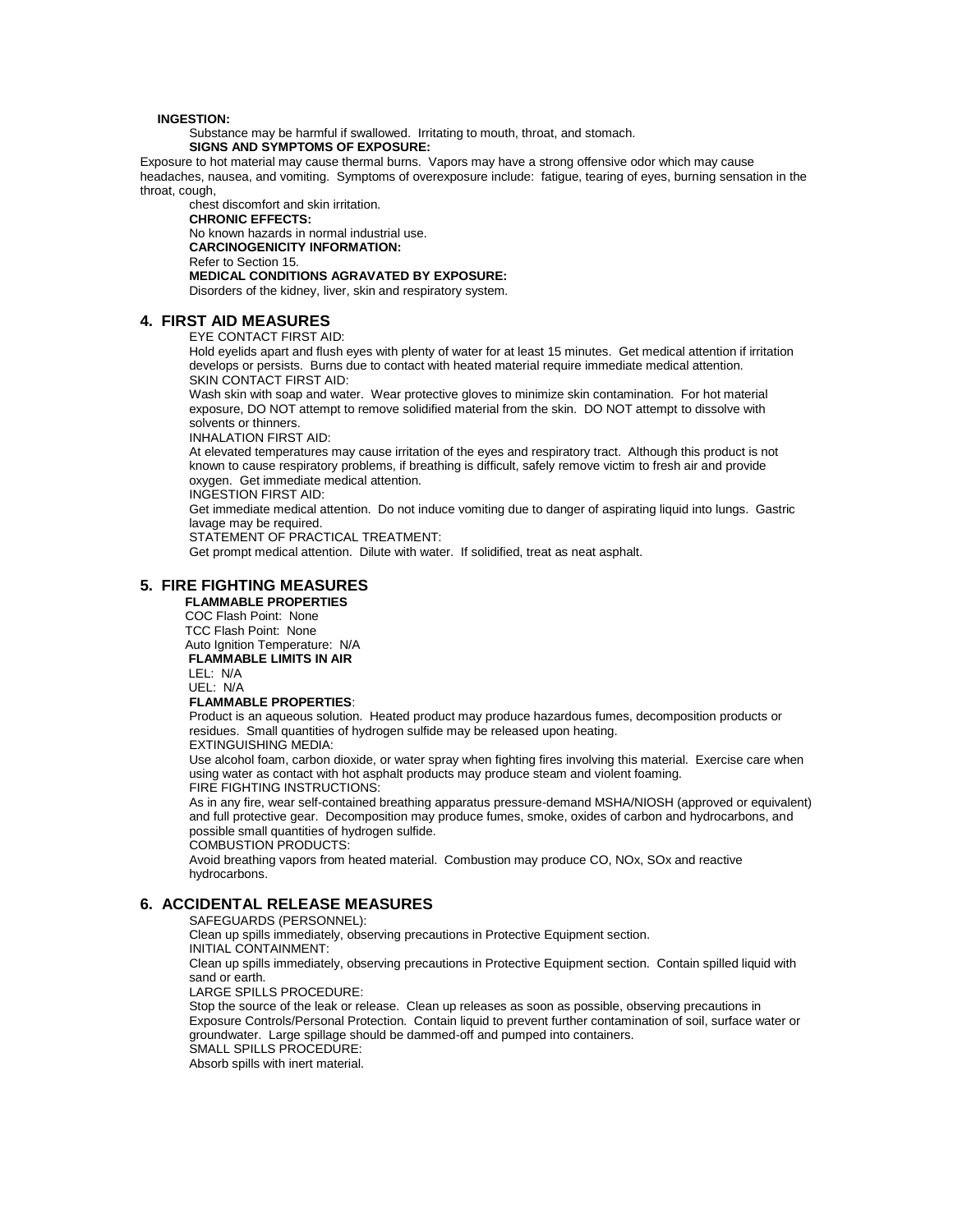## **7. HANDLING AND STORAGE**

SHELF LIFE: 1 day @ 82.2 C (in original, sealed containers) HANDLING (PHYSICAL ASPECTS): When handling hot material, use protective clothing impervious to this material. STORAGE PRECAUTIONS: Do not store at temperatures above 82°C.

## **8. EXPOSURE CONTROLS / PERSONAL PROTECTION**

ENGINEERING CONTROLS: Facilities storing or utilizing this material should be equipped with an eyewash facility and a safety shower. EYE / FACE PROTECTION REQUIREMENTS: Where contact with this material is likely, eye protection is recommended. SKIN PROTECTION REQUIREMENTS: Selection of specific items such as gloves, boots, apron, or full-body suit will depend on operation and potential exposure. RESPIRATORY PROTECTION REQUIREMENTS: When there is potential for airborne exposures in excess of applicable limits, wear NIOSH/MSHA approved respiratory protection. EXPOSURE GUIDELINES: HYDROGEN SULFIDE OSHA TWA: 10 ppm, 14 mg/m^3 OSHA STEL: 15 ppm

## **9. PHYSICAL AND CHEMICAL PROPERTIES**

FORM: Liquid COLOR: Liquid COLOR: COLOR: Brown to Black ODOR: Asphalt Odor<br>
BOILING POINT: 100 C @ 760 BOILING POINT:<br>
VAPOR PRESSURE: Same as water mm H SOLUBILITY IN WATER:<br>SPECIFIC GRAVITY: MELTING/FREEZING POINT: 0 C<br>pH: 2-6 pH: 2-6  $VOC:$   $\leq$ 

VAPOR PRESSURE: Same as water mm Hg @ 21 C<br>VAPOR DENSITY: Same as water (Air = 1) Same as water (Air =  $1$ )<br>Dispersible  $1.0 - 1.1$  (Water = 1) % VOLATILES: <35 % @ 21 C @ 760 mm Hg

## **10. STABILITY AND REACTIVITY**

STABILITY:

This compound is stable at ambient conditions. POLYMERIZATION: Hazardous polymerization will not occur. INCOMPATIBILITY WITH OTHER MATERIALS: Avoid contact with strong bases. DECOMPOSITION: Decomposition will not occur if handled and stored properly. CONDITIONS TO AVOID: Avoid extreme temperatures.

## **11. TOXICOLOGICAL INFORMATION**

EYE EFFECTS:

Irritating, and may injure eye tissue if not removed promptly.

### **12. ECOLOGICAL INFORMATION**

ENVIRONMENTAL HAZARDS:

This material should be prevented from uncontrolled applications to soil or earth. This material is a water pollutant and should be prevented from entering storm water, sewage drainage systems and bodies of water.

#### **13. DISPOSAL CONSIDERATIONS**

WASTE DISPOSAL: Treat or dispose of waste material in accordance with all local, state/provincial, and national requirements. Avoid disposal into waste water treatment facilities. CONTAMINATED MATERIALS: Treat as product waste. CONTAINER DISPOSAL: Unclean empty containers should be disposed of in the same manner as the contents.